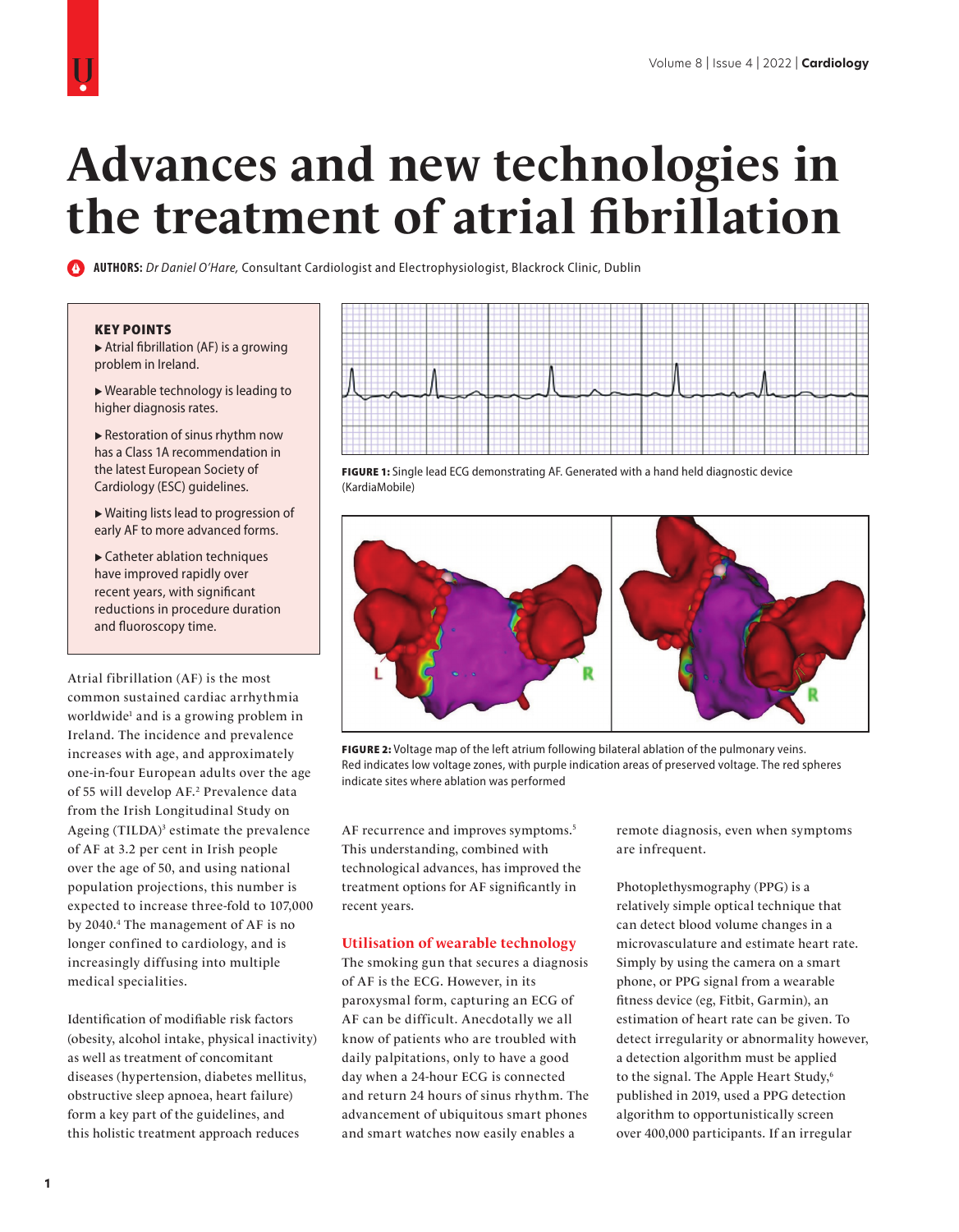rhythm was detected, an ECG patch was sent to the participant and worn for seven days. When used simultaneously with the ECG, the positive predictive value of the PPG signal was 84 per cent, proving that population screening with this simple technique can work. In a smaller study, validation of a PPG algorithm achieved an accuracy of correctly identifying AF in 96 per cent of patients.7

Further advances in smart watch technology, and several commercially available hand-held portable devices, now enable an ECG rhythm strip (representing the standard lead I) to be generated from two electrodes collecting signals from the left and right limbs (**Figure 1**). The most recent ESC guidelines in 2020 now recognise a rhythm strip diagnosis of >30s to confirm a diagnosis of AF.

The most recent ESC guidelines in 2020 now recognise a rhythm strip diagnosis of >30s to confirm a diagnosis of AF

# **Rate vs rhythm control: No longer equivalent**

Aside from anticoagulation to reduce the risk of stroke, a fundamental principle in the management of AF has been the decision to pursue a rate or rhythm control strategy. Specifically, this means a ventricular rate control strategy, usually with beta-blockers or calcium channel blockers, or a strategy where the goal is to try to achieve and maintain sinus rhythm.

Multiple randomised trials in the early 2000s compared a pharmacological rate control strategy versus a rhythm control strategy with anti-arrhythmic drugs. These trials failed to demonstrate a benefit with the rhythm control strategy.<sup>8,9,10</sup> This



FIGURE 3: Fluoroscopic image of the adagio cryoablation catheter conforming to the left inferior pulmonary vein

apparent equivalence of rate versus rhythm control was a clear, simple message that was easily adopted at the time by the wider medical community. Immediate changes were observed in the treatment of AF, with less patients being referred for DC cardioversions, and an increase in AV node ablations and acceptance of life-long AF.11

The key message we now know from these trials is that the side-effect profiles, arrhythmic risk, and inefficacy of antiarrhythmic medications offset the benefits of sinus rhythm.

Advances in the treatment of AF have progressed rapidly in recent years and a rhythm control strategy should now be the initial goal in the majority of our patients. This historical message of equivalence when comparing rate and rhythm control strategies across a broad population with AF is now outdated.

## **Seeking sinus rhythm**

The restoration of sinus rhythm can dramatically improve symptoms and quality-of-life in patients with AF and improves cardiovascular outcomes.

As such, this strategy received a class IA recommendation in the latest ESC guidelines.12 Options to achieve sinus rhythm include electrical cardioversion, pharmacological cardioversion, and catheter ablation.

Electrical cardioversion is a well-tolerated, straightforward procedure with acute success rates in excess of 94 per cent.<sup>13</sup> However, other than transient atrial stunning post cardioversion,<sup>14</sup> the atrial conditions that led to the development of AF are unchanged. As a result, recurrence rates of AF can be as high as 80 per cent within a year.15 Nevertheless, acute cardioversion can be beneficial in restoring sinus rhythm while a longterm approach is being considered, or to ascertain if indeed the patient feels better in sinus rhythm. When long-term maintenance of sinus rhythm is the goal, the next step is to decide whether to proceed with catheter ablation or to commence anti-arrhythmic drug therapy.

## **Advances in catheter ablation**

Since the first description in 1998,<sup>16</sup> catheter ablation of AF has undergone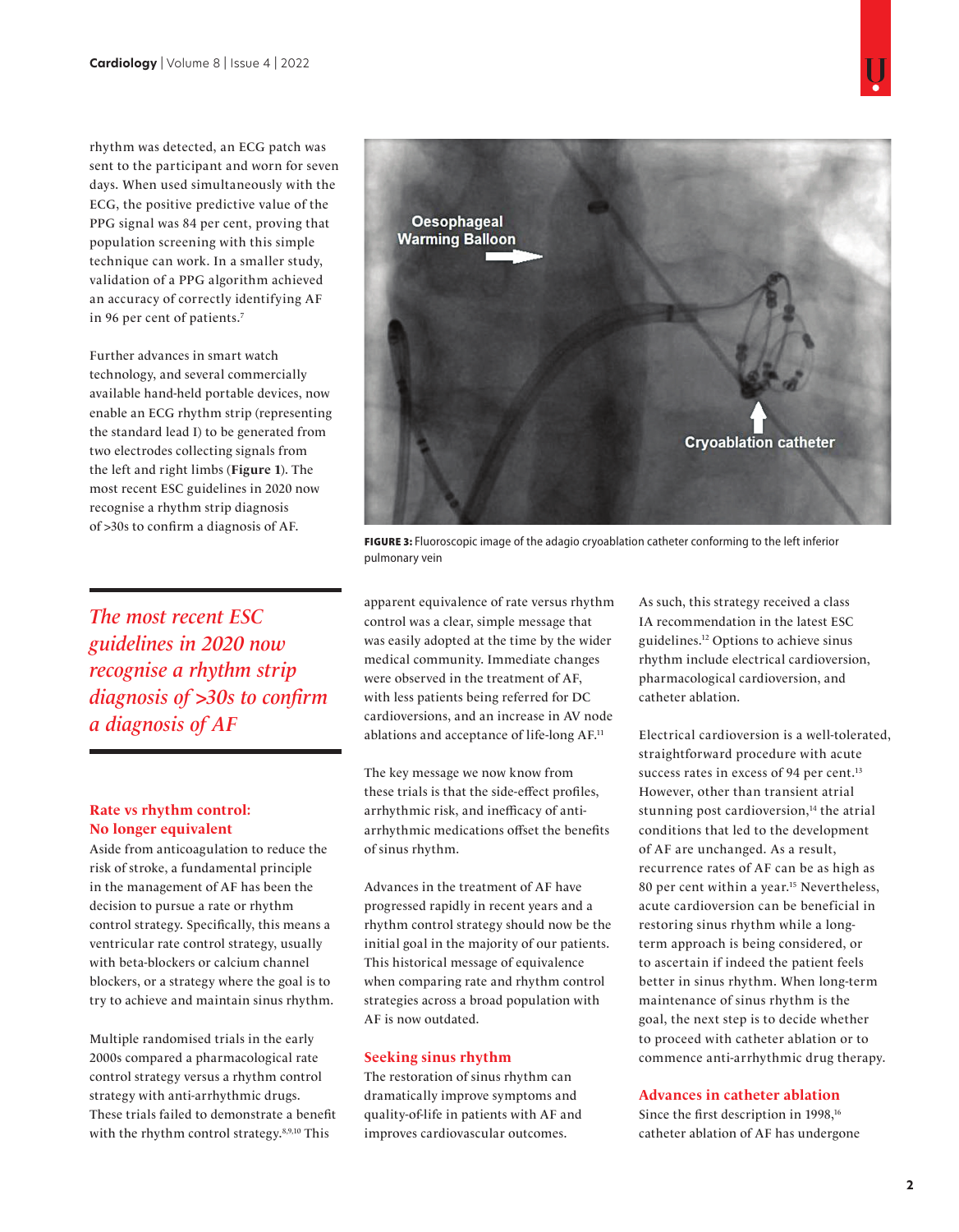multiple iterative improvements and benefited from technological advancement. The cornerstone of the procedure remains electrical isolation of the pulmonary veins. This target is due to the anatomical discovery that atrial tissue often extends into the pulmonary veins and ectopic beats arising here traverse into the body of the atrium and initiate AF. Currently, the two leading techniques used worldwide are point-by-point radiofrequency ablation (**Figure 2**) and cryoablation.

Several trials have compared these two techniques, the most notable being the FIRE AND ICE trial,<sup>17</sup> in which over 700 patients with paroxysmal AF were randomised to a strategy of radiofrequency or cryoballoon ablation. Arrhythmia-free survival and complication rates for both techniques were similar, with a shorter overall procedure time using cryoballoon, albeit at the expense of a greater fluoroscopy time.

Both radiofrequency and cryoablation procedures are continually improving. For radiofrequency ablation, randomised trials have demonstrated the use of catheters displaying contact force,<sup>18</sup> steerable sheaths<sup>19</sup> and general anaesthesia<sup>20</sup> all lead to procedural improvements. For cryoablation, newer generations of cryoballoons and improved mapping catheters lead to faster and more effective pulmonary vein isolation, thereby reducing total procedural time and exposure to ionising radiation.<sup>21</sup>

#### **Procedural time reductions**

The progressive reduction in overall AF ablation procedure time is a consistent finding. One of the earliest randomised control trials in radiofrequency ablation in 2005 reported mean procedure times of four hours and 44 minutes.<sup>22</sup> Between 2016 and 2018, the total procedural time in over 3000 ablations performed across 24 US centres was three hours,<sup>23</sup> while in 2020 the multicentre VISTAX study reported times of two hours and 36 minutes with two of the centres reporting times of approximately two hours.24 Advances in cryoballoon ablation have led to procedure times of



FIGURE 4: Image depicting the electrical field selectively targeting atrial tissue with sparing of the esophagus and phrenic nerve. *(Reddy VY et al JACC 2019;74(3):315-2)*

two hours and 19 minutes in a recent multicentre randomised trial,25 and as low as one hour and three minutes when safely performed without general anaesthesia.26 Newer technologies, discussed later, are reporting even shorter times.

#### **Current waiting list challenges**

The goal of restoring sinus rhythm has historically been to improve the quality-oflife (QoL) of a patient with AF. Therefore, when resources are being directed to acute services or prioritised to life-saving interventions, the waiting list for QoL interventions inevitably grows.

The natural history of AF usually begins with brief self-resolving episodes, termed paroxysmal AF. Unless addressed, this will develop into persistent episodes that last longer and may not self-resolve, thereby requiring a cardioversion to restore sinus rhythm. This form of persistent AF is indicative of atrial myocardium with more advanced disease. It is therefore unsurprising that success rates for treatment begin to decline once the AF has reached this stage. Patients will undoubtedly have progression of their illness during their time on a waiting list.

The improvements in ablation technique and reduced procedure times are vital as we try to face the challenges of current waiting lists. Recent data from the National Treatment Purchase Fund (NTPF) shows over 70,000 patients are awaiting inpatient or day case treatment, with the number in cardiology over 3,300.<sup>27</sup> Efficient use of resources and faster patient throughput will always help, but with ongoing inpatient bed shortages, combined with often insurmountable winter seasonal pressures, further intervention is required.

The utilisation of private hospitals, and the capacity to offer diagnostic and therapeutic interventions, was welcomed throughout the Covid-19 pandemic. As part of the 'safetynet' agreement between the HSE and private hospitals, over the last 24 months many public hospitals, including St James's Hosptial, Dublin, and the Mater Misericordiae University Hospital, Dublin, have utilised cardiology capacity at Blackrock Clinic to treat many patients with time-critical cardiac conditions. This has freed up valuable resources, including ICU capacity, at these hospitals to care for patients being admitted through their emergency departments for urgent Covid-19 and non-Covid conditions. Dedicated electrophysiology lab lists offering AF ablations to patients through the NTPF scheme continue to run successfully and reliably. Performed with cardio-thoracic surgical support if required, these lists are less susceptible to the uncertainty of protected lab time and bed availability issues that occur within designated primary percutaneous coronary intervention (PCI) centres that must rightly prioritise unwell acute admissions.

#### **New technologies**

Acute electrical isolation of the pulmonary veins is almost always achievable with current systems and acute success rates continue to improve. A new focus for emerging technologies is durable isolation and improved procedural safety.

A new technology in use in the Blackrock Clinic is the Adagio Medical Cryoablation system (**Figure 3**). Rather than using the more common cryoballoon technology, the Adagio system uses a circular catheter than can be shaped to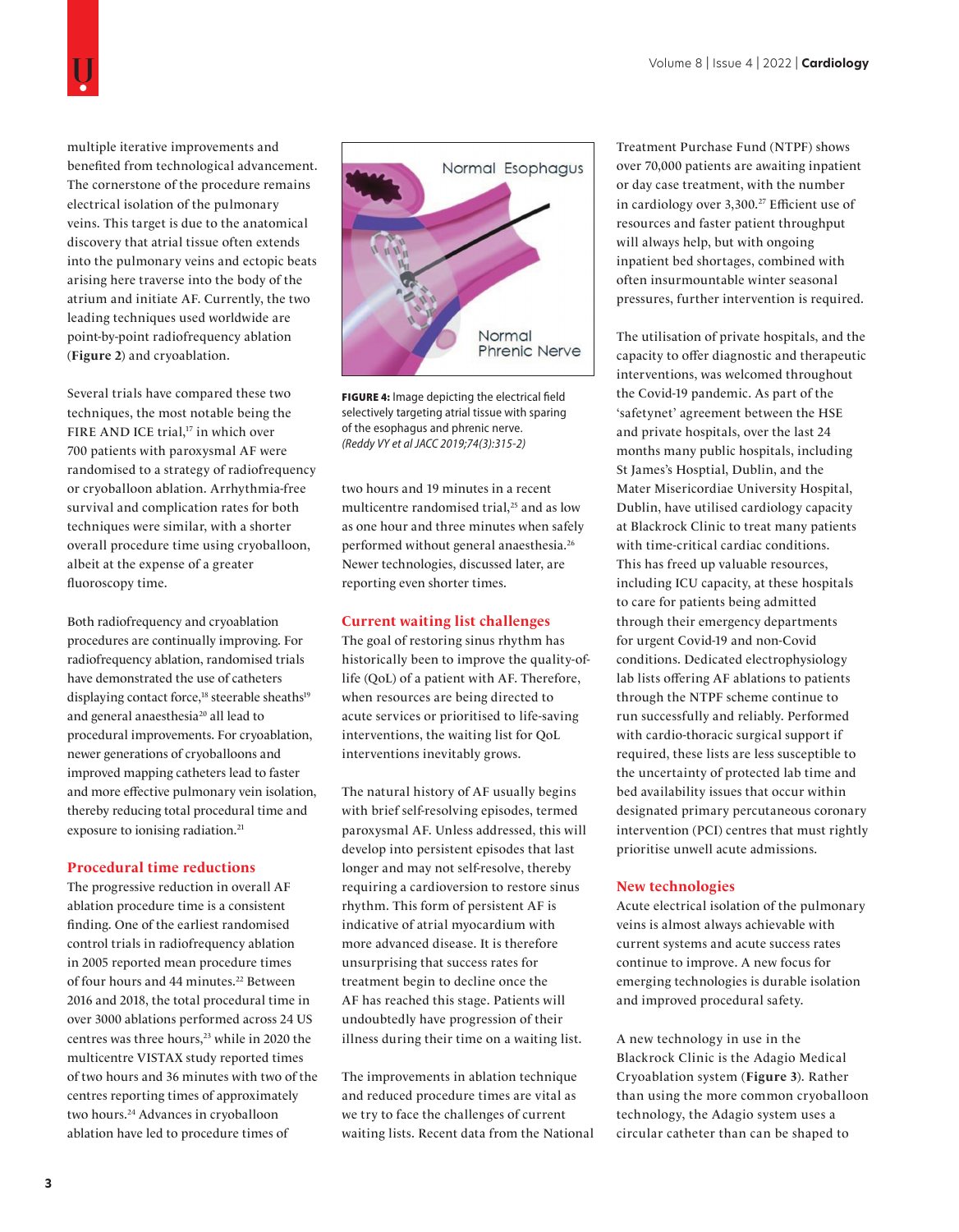multiple configurations and conform to anatomical variations of the pulmonary veins. An oesophageal balloon circulating warm saline also preserves oesophageal temperature during freezes.

Another exiting area of advancement is the development and use of pulse field ablation (PFA). This non-thermal ablation modality uses ultra rapid electrical pulses to destabilise cell membranes and can selectively ablate myocardial tissue. The expectation is that this modality will reduce procedure-related complications associated with ablation, including phrenic nerve and oesophageal injury (**Figure 4**).28

Published trials have demonstrated that individual pulmonary vein isolation can occur within a matter of seconds and the hope is that PFA will routinely reduce procedural times to one hour or less.29 PFA technology will be available in Ireland within the next few months, and may become the standard of care if ongoing randomised trials prove the long-term efficacy of the technology provides equivalent or superior arrhythmia-free survival rates.

## **A hopeful future**

Our understanding of AF continues to evolve and lead to improvements in patient care. A landmark study in 2020 showed that rapid introduction (~36 days from first diagnosis) of a rhythm control strategy to minimise AF reduced stroke and death from cardiovascular causes.30 Interestingly, 30 per cent of the cohort were asymptomatic.

Opportunistic screening in all patients over the age of 65 is now recommended to detect sub-clinical AF,<sup>12</sup> and the availability of smartphones and handheld screening devices make securing a diagnosis easier than ever.

Earlier diagnosis and referral to specialist services, in conjunction with state-of-theart technology available to Irish patients, allows us to offer the correct treatment and prevent serious downstream consequences from the growing burden of the world's most common sustained arrhythmia.

#### *References*

1. Fuster V, Rydén LE, Cannom DS, et al. ACC/AHA/ESC 2006 guidelines for the management of patients with atrial fibrillation: A report of the American College of Cardiology/American Heart Association taskforce on practice guidelines and the European Society of Cardiology Committee for Practice. *Circulation*. 2006;114(7):e257-e354. doi:10.1161/CIRCULATIONAHA.106.177292

2. Heeringa J, Van Der Kuip DAM, Hofman A, et al. Prevalence, incidence and lifetime risk of atrial fibrillation: The Rotterdam study. *Eur Heart J*. 2006;27(8):949-953. doi:10.1093/ eurheartj/ehi825

3. Finucane C, Frewen J, Cronin H, et al. Low awareness of atrial fibrillation in a nationally representative sample of older adults. *Circulation*. 2011;124:A15661.

4. Frewen J, Finucane C, Cronin H, et al. Factors that influence awareness and treatment of atrial fibrillation in older adults. *QJM*. 2013;106(5):415-424. doi:10.1093/qjmed/hct060

5. Abed HS, Wittert GA, Leong DP, et al. Effect of weight reduction and cardiometabolic risk factor management on symptom burden and severity in patients with atrial fibrillation: A randomised clinical trial. *JAMA*. 2013;310(19):2050-2060. doi:10.1001/ jama.2013.280521

6. Perez M V, Mahaffey KW, Hedlin H, et al. Large-scale assessment of a Smartwatch to identify atrial fibrillation. *N Engl J Med*. 2019;381(20):1909-1917. doi:10.1056/nejmoa1901183

7. Gruwez H, Evens S, Proesmans T, et al. Head-to-head comparison of proprietary PPG and singlelead ECG algorithms for atrial fibrillation detection. *EP Eur*. 2021;23(Supplement\_3):2021. doi:10.1093/europace/euab116.524

8. Wyse DG, Waldo AL, DiMarco JP, et al. A comparison of rate control and rhythm control in patients with atrial fibrillation. *N Engl J Med*. 2002;347(23):1825-1833. doi:10.1056/NEJMoa021328

9. Van Gelder IC, Hagens VE, Bosker HA, et al. A comparison of rate control and rhythm control in patients with recurrent persistent atrial fibrillation. *N Engl J Med*. 2002;347(23):1834-1840. doi:10.1056/ NEJMoa021375

10. Hagens VE, Van Gelder IC, Crijns HJGM, RAte control versus electrical cardioversion of persistent atrial fibrillation (RACE) study group. The RACE study in perspective of randomised studies on management of persistent atrial fibrillation. *Card Electrophysiol Rev*. 2003;7(2):118-121. doi:10.1023/a:1027439430017

11. Mason PK, Wood MA, Lake D, DiMarco JP. Influence of the randomised trials, AFFIRM and RACE, on the management of atrial fibrillation in two University Medical Centers. *Am J Cardiol*. 2005;95(10):1248-1250. doi:10.1016/j. amjcard.2005.01.059

12. Hindricks G, Potpara T, Dagres N, et al. 2020 ESC Guidelines for the diagnosis and management of atrial fibrillation developed in collaboration with the European Association for Cardio-Thoracic Surgery (EACTS). *Eur Heart J*. Published online August 29, 2020. doi:10.1093/ eurheartj/ehaa612

13. Kirchhof P, Eckardt L, Loh P, et al. Anterior-posterior versus anteriorlateral electrode positions for external cardioversion of atrial fibrillation: A randomised trial. *Lancet* (London, England). 2002;360(9342):1275-1279. doi:10.1016/s0140-6736(02)11315-8

14. Fatkin D, Kuchar DL, Thorburn CW, Feneley MP. Transesophageal echocardiography before and during direct current cardioversion of atrial fibrillation: Evidence for "atrial stunning" as a mechanism of thromboembolic complications. *J Am Coll Cardiol*. 1994;23(2):307-316. doi:10.1016/0735- 1097(94)90412-X